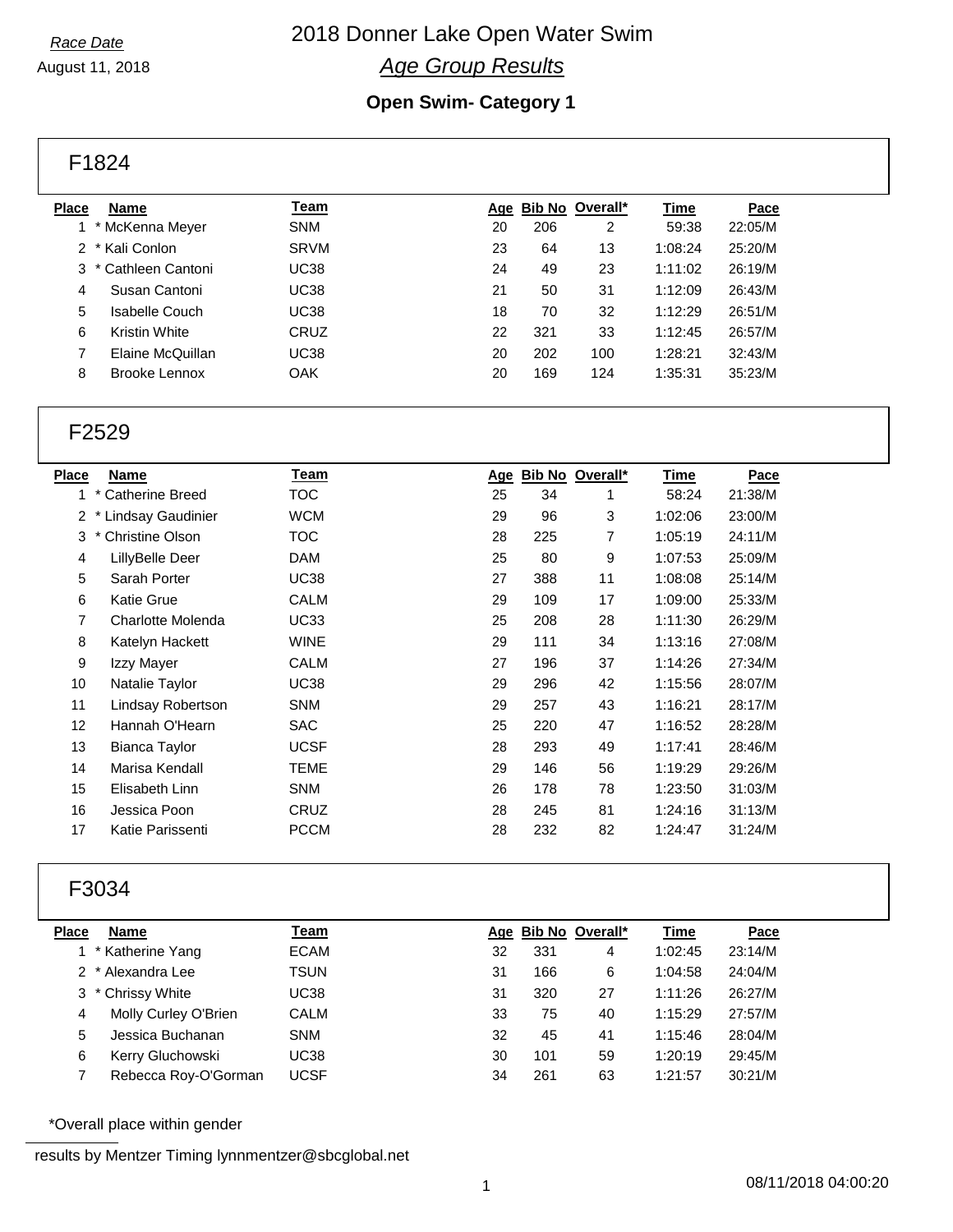## 2018 Donner Lake Open Water Swim *Age Group Results*

August 11, 2018

## **Open Swim- Category 1**

F3034

| <b>Place</b> | Name             | Team        |    | Age Bib No Overall* |     | <u>Time</u> | Pace    |
|--------------|------------------|-------------|----|---------------------|-----|-------------|---------|
| 8            | Kristie Jones    | <b>SNM</b>  | 34 | 139                 | 73  | 1:23:39     | 30:59/M |
| 9            | Wendy Kordesch   | DC          | 33 | 156                 | 83  | 1:25:00     | 31:29/M |
| 10           | Krista Odden     | DC          | 34 | 221                 | 94  | 1:27:26     | 32:23/M |
| 11           | Katherine Magoon | <b>UC08</b> | 34 | 191                 | 95  | 1:27:28     | 32:24/M |
| 12           | Randi Shiromizu  | <b>STAN</b> | 30 | 396                 | 98  | 1:27:57     | 32:34/M |
| 13           | Kathryn Hall     | <b>UC38</b> | 34 | 112                 | 166 | 2:12:35     | 49:06/M |
|              |                  |             |    |                     |     |             |         |

## F3539

| <b>Place</b> | <b>Name</b>            | <u>Team</u> |    |     | Age Bib No Overall* | <b>Time</b> | Pace    |
|--------------|------------------------|-------------|----|-----|---------------------|-------------|---------|
| $\mathbf{1}$ | * Julie Hardt          | CARS        | 37 | 115 | 21                  | 1:10:20     | 26:03/M |
|              | 2 * Kathleen Coggshall | <b>TEME</b> | 36 | 61  | 26                  | 1:11:24     | 26:27/M |
| 3            | Erin Maehr             | <b>TEME</b> | 36 | 189 | 30                  | 1:11:43     | 26:34/M |
| 4            | Darci Cummings         | <b>SNM</b>  | 35 | 74  | 48                  | 1:17:25     | 28:40/M |
| 5            | Sarah Groskopf         | <b>TVM</b>  | 38 | 108 | 51                  | 1:18:48     | 29:11/M |
| 6            | <b>Helen Lawrence</b>  | <b>TEME</b> | 36 | 164 | 52                  | 1:18:48     | 29:11/M |
| 7            | Katherine Groffman     | <b>UCSF</b> | 36 | 107 | 54                  | 1:19:18     | 29:22/M |
| 8            | Sarah Glazer           | <b>SERC</b> | 38 | 99  | 55                  | 1:19:28     | 29:26/M |
| 9            | Naomi Ross             | <b>SAC</b>  | 35 | 259 | 57                  | 1:19:39     | 29:30/M |
| 10           | Melodie Seto           | <b>SNM</b>  | 35 | 270 | 70                  | 1:23:20     | 30:52/M |
| 11           | Tia Shimada            | <b>TEME</b> | 39 | 274 | 71                  | 1:23:37     | 30:58/M |
| 12           | Monica Maccaux         | <b>SNM</b>  | 36 | 188 | 77                  | 1:23:48     | 31:02/M |
| 13           | <b>Hilary Walters</b>  | <b>SERC</b> | 35 | 314 | 80                  | 1:24:15     | 31:12/M |
| 14           | Kelly Capell           | <b>SERC</b> | 36 | 51  | 84                  | 1:25:11     | 31:33/M |
| 15           | Miya Muraki            | <b>TEME</b> | 38 | 382 | 90                  | 1:26:05     | 31:53/M |
| 16           | Elizabeth Jay          | DC          | 37 | 134 | 93                  | 1:27:05     | 32:15/M |
| 17           | <b>Brianne Owens</b>   | <b>UC38</b> | 35 | 230 | 97                  | 1:27:46     | 32:30/M |
| 18           | Jill Stockton          | <b>SNM</b>  | 39 | 289 | 102                 | 1:28:37     | 32:49/M |
| 19           | Kelly Heape            | <b>UC38</b> | 37 | 118 | 104                 | 1:28:49     | 32:54/M |
| 20           | Jennifer Ramos         | <b>VACA</b> | 35 | 250 | 106                 | 1:29:11     | 33:02/M |
| 21           | Kelly Huddleston       | <b>WCM</b>  | 37 | 129 | 114                 | 1:30:53     | 33:40/M |
| 22           | Virginia Jameson       | <b>DAM</b>  | 35 | 132 | 117                 | 1:31:21     | 33:50/M |
| 23           | Crystal Maglio         | <b>TEME</b> | 38 | 190 | 118                 | 1:31:29     | 33:53/M |
| 24           | Sian Crespo            | <b>SNM</b>  | 37 | 350 | 125                 | 1:36:02     | 35:34/M |
| 25           | Kristina Kordesch      | DC          | 35 | 155 | 134                 | 1:39:35     | 36:53/M |
| 26           | Jillian Ritter         | <b>CRUZ</b> | 35 | 256 | 153                 | 1:47:46     | 39:55/M |

## F4044

| ٠ |  |
|---|--|

**Place Name Team Age Bib No Overall\* Time Pace**

\*Overall place within gender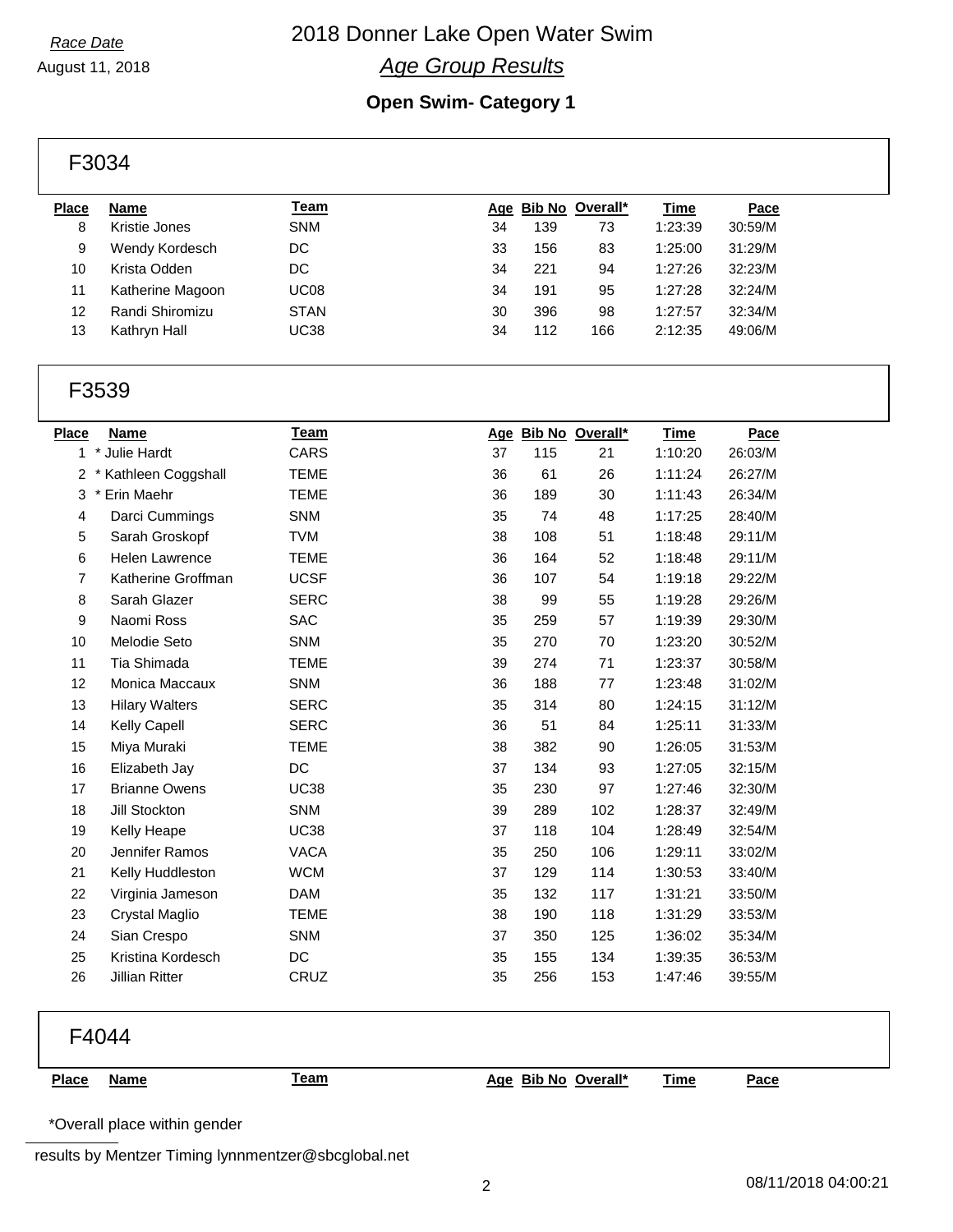### *Race Date* August 11, 2018

## 2018 Donner Lake Open Water Swim *Age Group Results*

## **Open Swim- Category 1**

F4044

| <b>Place</b>    | <b>Name</b>           | <b>Team</b> | <u>Age</u> |     | Bib No Overall* | <u>Time</u> | <b>Pace</b> |
|-----------------|-----------------------|-------------|------------|-----|-----------------|-------------|-------------|
| 1.              | * Tesla Profumo       | CRUZ        | 41         | 246 | 5               | 1:03:35     | 23:33/M     |
| 2               | Amy Fischer           | CLOV        | 43         | 88  | 8               | 1:06:44     | 24:43/M     |
| 3               | Dawn Lawrie           | <b>SNM</b>  | 43         | 165 | 10              | 1:07:58     | 25:10/M     |
| $\overline{4}$  | <b>Kimberly Gomez</b> | CRUZ        | 40         | 103 | 18              | 1:09:57     | 25:54/M     |
| 5               | Michelle Rowe         | TVM         | 41         | 260 | 24              | 1:11:05     | 26:20/M     |
| 6               | Shannon Keegan        | OREG        | 44         | 142 | 36              | 1:14:00     | 27:24/M     |
| 7               | Sarah Jordan          | CRUZ        | 44         | 140 | 39              | 1:14:44     | 27:41/M     |
| 8               | Michelle Hladik       | ARM         | 41         | 126 | 50              | 1:18:44     | 29:10/M     |
| 9               | Courtney Leverty      | <b>SNM</b>  | 43         | 371 | 66              | 1:22:47     | 30:40/M     |
| 10              | Jocelyn Wiener        | TEME        | 41         | 323 | 76              | 1:23:47     | 31:02/M     |
| 11              | Megan Moore           | WCM         | 41         | 211 | 92              | 1:26:59     | 32:13/M     |
| 12 <sup>2</sup> | Olivia Lemen          | <b>UC38</b> | 40         | 168 | 101             | 1:28:23     | 32:44/M     |
| 13              | Ann Michelle Ongerth  | WCM         | 44         | 226 | 113             | 1:30:52     | 33:39/M     |
| 14              | Suzanne Hurrey        | <b>SRVM</b> | 41         | 361 | 136             | 1:40:39     | 37:17/M     |
| 15              | Alicica Brasch        |             | 44         | 411 | 141             | 1:42:44     | 38:03/M     |
| 16              | <b>Ariel Parrish</b>  | <b>USF</b>  | 43         | 233 | 143             | 1:43:02     | 38:10/M     |
| 17              | Shannon Conroy        | SAC         | 43         | 67  | 144             | 1:43:08     | 38:12/M     |
|                 |                       |             |            |     |                 |             |             |

## F4549

| <b>Place</b>   | <b>Name</b>       | <u>Team</u> | Age |     | Bib No Overall* | <b>Time</b> | Pace    |
|----------------|-------------------|-------------|-----|-----|-----------------|-------------|---------|
| 1              | * Cynthia Hertzer | CRUZ        | 49  | 122 | 14              | 1:08:48     | 25:29/M |
| 2              | Erin Kennedy      | TEME        | 45  | 148 | 46              | 1:16:39     | 28:23/M |
| 3              | Julie Moreno      | <b>MAAC</b> | 46  | 212 | 53              | 1:18:52     | 29:13/M |
| 4              | Lisa Bronander    | <b>SNM</b>  | 47  | 37  | 72              | 1:23:39     | 30:59/M |
| 5              | Michelle Weigand  | <b>UC38</b> | 49  | 317 | 85              | 1:25:22     | 31:37/M |
| 6              | Michelle Samonek  | <b>UC38</b> | 46  | 265 | 86              | 1:25:38     | 31:43/M |
| $\overline{7}$ | Michele Ignoffo   | CRUZ        | 49  | 130 | 87              | 1:25:46     | 31:46/M |
| 8              | Yvonne Lo         | <b>SAC</b>  | 48  | 181 | 91              | 1:26:53     | 32:11/M |
| 9              | Patti Philpott    | <b>TCAM</b> | 48  | 239 | 109             | 1:30:03     | 33:21/M |
| 10             | Darcey Wilcox     | <b>SAC</b>  | 46  | 324 | 112             | 1:30:49     | 33:38/M |
| 11             | Amanda Staab      | <b>TEME</b> | 46  | 282 | 116             | 1:31:07     | 33:45/M |
| 12             | Heejay Chung      | <b>UCSF</b> | 47  | 57  | 122             | 1:34:52     | 35:08/M |
| 13             | Shii Stickler     | <b>SRVM</b> | 45  | 286 | 130             | 1:37:46     | 36:13/M |
| 14             | Christi Wilson    | <b>UC38</b> | 45  | 326 | 132             | 1:39:14     | 36:45/M |
| 15             | Tracy May         | <b>SRVM</b> | 47  | 194 | 133             | 1:39:28     | 36:50/M |
| 16             | Maureen Kelly*    | <b>NBA</b>  | 49  | 144 | 142             | 1:42:46     | 38:04/M |
| 17             | Carolyn Moore     | <b>UC38</b> | 49  | 210 | 148             | 1:45:30     | 39:04/M |
| 18             | P Kelly           | <b>UC38</b> | 48  | 145 | 151             | 1:47:01     | 39:38/M |

\*Overall place within gender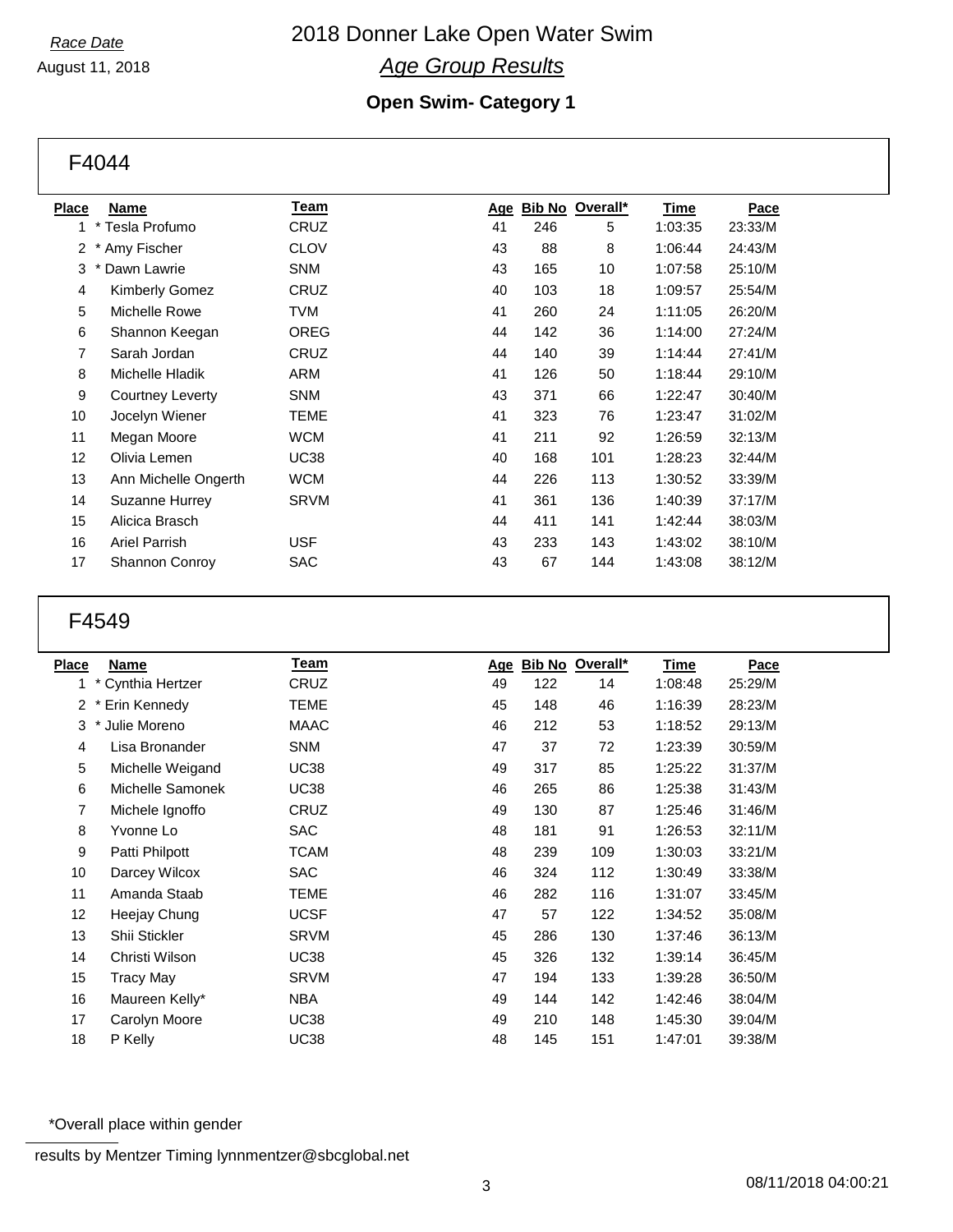#### *Race Date* August 11, 2018

## 2018 Donner Lake Open Water Swim *Age Group Results*

## **Open Swim- Category 1**

F5054

| <b>Place</b> | <b>Name</b>             | Team        |    |                | Age Bib No Overall* | <b>Time</b> | Pace    |
|--------------|-------------------------|-------------|----|----------------|---------------------|-------------|---------|
| 1            | * Stephanie Couch       | <b>MELO</b> | 54 | 71             | 12                  | 1:08:24     | 25:20/M |
| 2            | <b>Stacey Ellison</b>   | <b>NUTS</b> | 53 | 83             | 25                  | 1:11:22     | 26:26/M |
| 3            | Angela Cook             | <b>SNM</b>  | 51 | 68             | 35                  | 1:13:46     | 27:19/M |
| 4            | Rebecca Perry           | <b>MAM</b>  | 54 | 237            | 44                  | 1:16:25     | 28:18/M |
| 5            | Paula Dooley            | <b>SLOM</b> | 54 | 82             | 45                  | 1:16:33     | 28:21/M |
| 6            | Amy Trusso              | <b>UCSF</b> | 53 | 304            | 61                  | 1:20:27     | 29:48/M |
| 7            | Natalie Bessette        | <b>USF</b>  | 51 | 22             | 69                  | 1:23:01     | 30:45/M |
| 8            | Kara Gray               | <b>WCM</b>  | 53 | 105            | 74                  | 1:23:40     | 30:59/M |
| 9            | <b>Elizabeth Nilsen</b> | <b>UC44</b> | 50 | 217            | 88                  | 1:25:50     | 31:47/M |
| 10           | Christina Cavalli       | <b>MEMO</b> | 50 | 55             | 89                  | 1:25:51     | 31:48/M |
| 11           | <b>Beth Laskey</b>      | <b>RAMS</b> | 53 | 162            | 99                  | 1:28:09     | 32:39/M |
| 12           | Lisa Goldman            | <b>BAC</b>  | 50 | 102            | 107                 | 1:29:22     | 33:06/M |
| 13           | Janet Beegle            | <b>MVM</b>  | 51 | 14             | 108                 | 1:29:58     | 33:19/M |
| 14           | Bonnie Brown            | <b>SMM</b>  | 51 | 41             | 110                 | 1:30:21     | 33:28/M |
| 15           | Suzanne Greva*          | <b>SERC</b> | 54 | 106            | 111                 | 1:30:37     | 33:34/M |
| 16           | Kelli Dutra             | <b>UC38</b> | 54 | 352            | 115                 | 1:31:00     | 33:42/M |
| 17           | Kimberly Jorgensen      | <b>SAC</b>  | 50 | 141            | 120                 | 1:34:37     | 35:03/M |
| 18           | Mindi Brenner           | <b>UC38</b> | 54 | 35             | 121                 | 1:34:49     | 35:07/M |
| 19           | Edie Chang              | SAC         | 50 | 56             | 123                 | 1:35:18     | 35:18/M |
| 20           | K Kiely Gilfillan       | <b>UC38</b> | 50 | 98             | 137                 | 1:40:48     | 37:20/M |
| 21           | <b>Becky Mose</b>       | <b>SRVM</b> | 52 | 381            | 138                 | 1:41:22     | 37:33/M |
| 22           | Denise Platts           | <b>SRVM</b> | 53 | 244            | 149                 | 1:45:37     | 39:07/M |
| 23           | Susan Saba              | <b>CMAM</b> | 51 | 393            | 152                 | 1:47:30     | 39:49/M |
| 24           | Lisa Asta               | <b>WCM</b>  | 53 | $\overline{7}$ | 165                 | 2:04:02     | 45:56/M |
| 25           | Karen Wagner            | <b>UC38</b> | 52 | 312            | 167                 | 2:20:50     | 52:10/M |

## F5559

| Place | <b>Name</b>             | Team        | Age | <b>Bib No</b> | Overall* | Time    | Pace    |
|-------|-------------------------|-------------|-----|---------------|----------|---------|---------|
|       | Jayne Riley             | <b>SRVM</b> | 55  | 254           | 15       | 1:08:53 | 25:31/M |
|       | 2 * Caren Mc Namara     | <b>WCM</b>  | 58  | 197           | 16       | 1:09:00 | 25:33/M |
| 3     | * Elizabeth Tiedemann   | ARM         | 55  | 299           | 19       | 1:10:08 | 25:59/M |
| 4     | Ann Peters              | ARM         | 55  | 238           | 20       | 1:10:12 | 26:00/M |
| 5     | Terry Brown             | CRUZ        | 58  | 43            | 60       | 1:20:21 | 29:46/M |
| 6     | Robyn Toschi            | <b>TVM</b>  | 55  | 300           | 64       | 1:22:15 | 30:28/M |
| 7     | Laurie Lewis            | <b>UCSF</b> | 57  | 173           | 65       | 1:22:23 | 30:31/M |
| 8     | Catherine Taylor        | <b>WCM</b>  | 55  | 294           | 67       | 1:22:50 | 30:41/M |
| 9     | Jane Garrick            | <b>OREG</b> | 57  | 95            | 68       | 1:22:59 | 30:44/M |
| 10    | Laura Laird             | <b>WCM</b>  | 56  | 159           | 79       | 1:24:05 | 31:09/M |
| 11    | <b>Christine Oliver</b> | <b>TCAM</b> | 55  | 223           | 103      | 1:28:41 | 32:51/M |
| 12    | Elizabeth Blackstone    | CRUZ        | 58  | 24            | 105      | 1:28:49 | 32:54/M |

\*Overall place within gender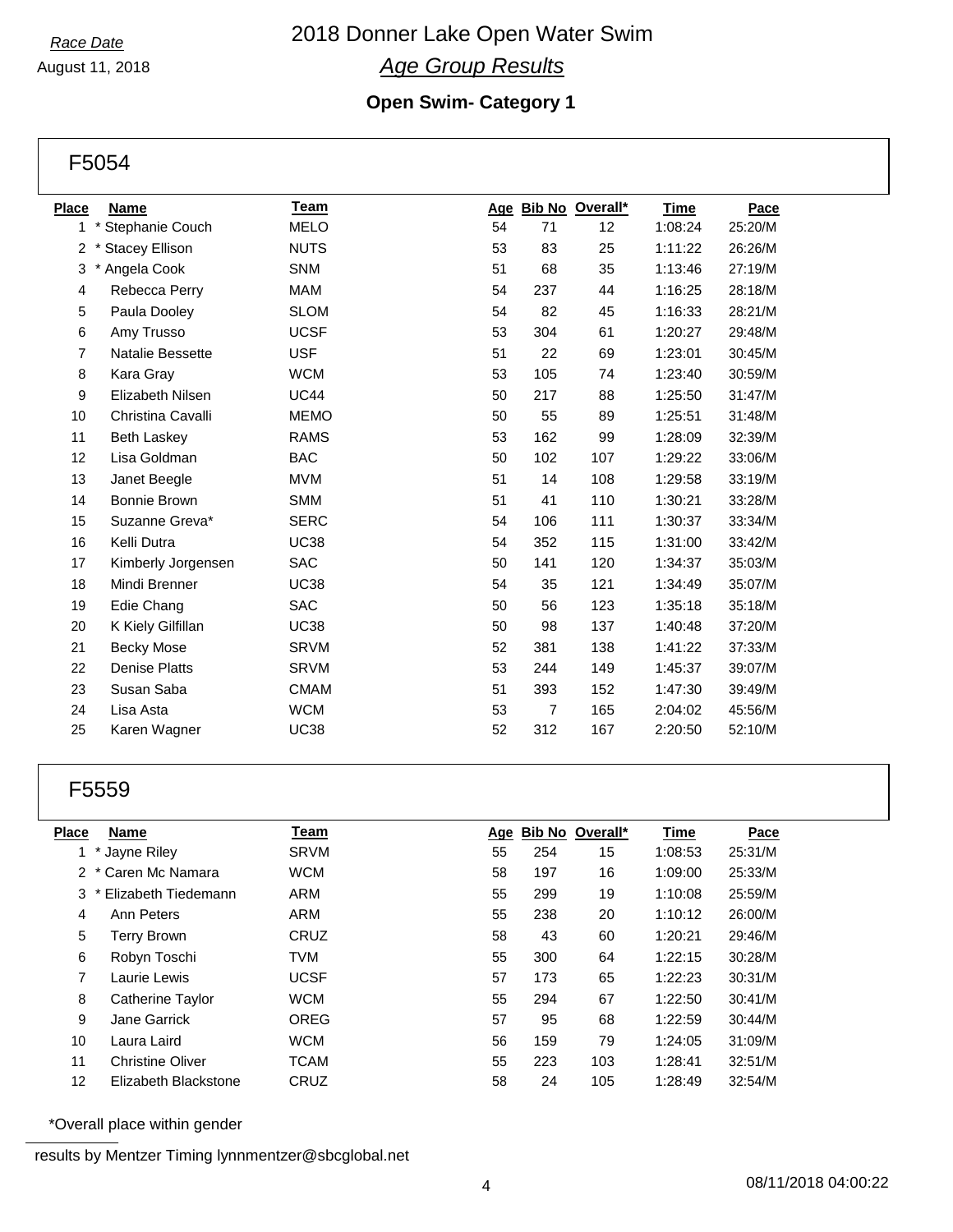## 2018 Donner Lake Open Water Swim *Age Group Results*

August 11, 2018

## **Open Swim- Category 1**

| F5559        |                         |             |    |     |                     |             |             |  |
|--------------|-------------------------|-------------|----|-----|---------------------|-------------|-------------|--|
| <b>Place</b> | Name                    | <u>Team</u> |    |     | Age Bib No Overall* | <b>Time</b> | <b>Pace</b> |  |
| 13           | Kathryn Striebel        | <b>CALM</b> | 59 | 290 | 119                 | 1:32:06     | 34:07/M     |  |
| 14           | Mollie McKenna          | <b>SERC</b> | 55 | 201 | 156                 | 1:51:01     | 41:07/M     |  |
| 15           | <b>Christine Roloff</b> | UC38        | 55 | 258 | 157                 | 1:51:17     | 41:13/M     |  |
| 16           | Diane Faraone           | CRUZ        | 56 | 84  | 159                 | 1:53:06     | 41:53/M     |  |
| 17           | Joan Turner             | <b>SAC</b>  | 57 | 306 | 162                 | 2:02:33     | 45:23/M     |  |

## F6064

| <b>Name</b>             | <u>Team</u> |    |     | Overall* | <u>Time</u>   | Pace    |
|-------------------------|-------------|----|-----|----------|---------------|---------|
| * Bonnie Bilich         | <b>WCM</b>  | 60 | 23  | 22       | 1:10:34       | 26:08/M |
| * Lorraine Sommers      | <b>ECAM</b> | 62 | 277 | 29       | 1:11:38       | 26:32/M |
| Phyllis Quinn           | <b>TOC</b>  | 63 | 248 | 38       | 1:14:44       | 27:41/M |
| Judy Bracken            | <b>TVM</b>  | 61 | 33  | 58       | 1:20:12       | 29:42/M |
| Barbara Klencke         | <b>SNM</b>  | 61 | 152 | 62       | 1:20:36       | 29:51/M |
| <b>Charlene Wardlow</b> | <b>UC38</b> | 61 | 315 | 75       | 1:23:47       | 31:02/M |
| Julie Meis              | <b>WCM</b>  | 61 | 203 | 96       | 1:27:42       | 32:29/M |
| Nancy Booth             | DC          | 64 | 32  | 126      | 1:36:53       | 35:53/M |
| <b>Barbara Stevens</b>  | <b>PSM</b>  | 60 | 283 | 127      | 1:37:05       | 35:57/M |
| Jean Allan              | <b>UCSF</b> | 60 | 3   | 128      | 1:37:36       | 36:09/M |
| Elspeth Farmer          | <b>MELO</b> | 61 | 85  | 129      | 1:37:37       | 36:09/M |
| Leslie Hirschaut        | <b>UC38</b> | 60 | 124 | 131      | 1:38:45       | 36:34/M |
| <b>Karen Stine</b>      | <b>MELO</b> | 61 | 287 | 145      | 1:43:19       | 38:16/M |
| Gail Gordon             | <b>TEME</b> | 60 | 104 | 150      | 1:46:18       | 39:22/M |
| Kildine Harms           | <b>WCM</b>  | 64 | 116 | 154      | 1:48:07       | 40:03/M |
| Laurie Perry            | TCAM        | 64 | 236 | 164      | 2:03:52       | 45:53/M |
|                         | Place       |    |     | Age      | <u>Bib No</u> |         |

## F6569

| Place | <b>Name</b>       | Team        |    | Age Bib No Overall* |     | <b>Time</b> | Pace    |
|-------|-------------------|-------------|----|---------------------|-----|-------------|---------|
|       | * Susan Blew      | <b>LNRS</b> | 66 | 26                  | 135 | 1:39:42     | 36:56/M |
|       | 2 * Barbara Brown | <b>WCM</b>  | 65 | 40                  | 139 | 1:41:42     | 37:40/M |
|       | 3 * Carol Menefee | <b>UC38</b> | 68 | 204                 | 140 | 1:42:40     | 38:01/M |
| 4     | Carol Schick-Lyda | <b>UC38</b> | 69 | 395                 | 146 | 1:44:07     | 38:34/M |
| 5     | Karen Tukua       | WCM         | 68 | 305                 | 147 | 1:45:17     | 39:00/M |
| 6     | Anna Lippi        | <b>MELO</b> | 66 | 180                 | 160 | 1:57:07     | 43:23/M |
| 7     | Joan Caldwell     | <b>MELO</b> | 67 | 48                  | 161 | 1:59:49     | 44:23/M |
| 8     | Cheryl Taylor     | CRUZ        | 66 | 295                 | 163 | 2:03:35     | 45:46/M |

\*Overall place within gender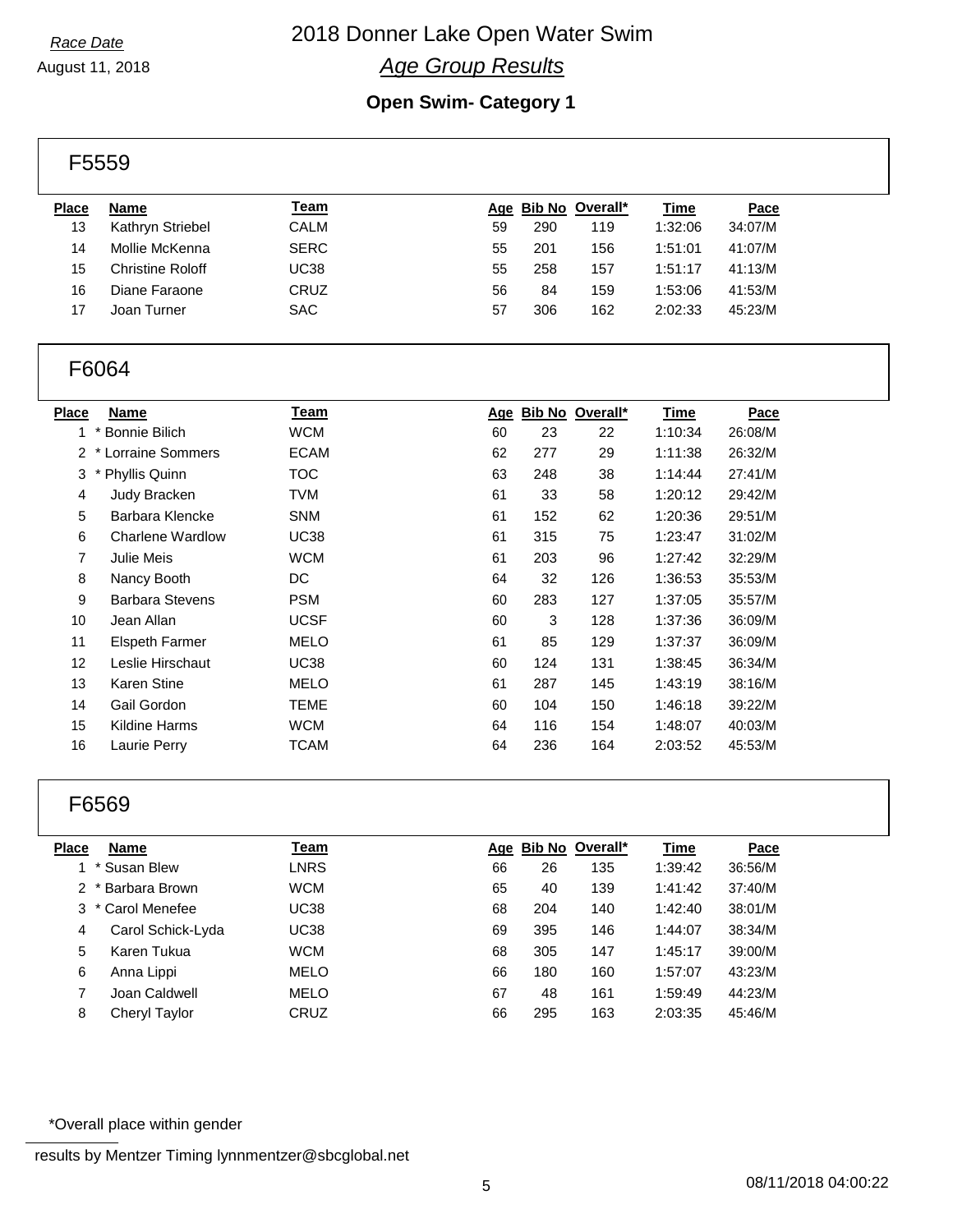## 2018 Donner Lake Open Water Swim *Age Group Results*

August 11, 2018

## **Open Swim- Category 1**

## F7074

| <b>Place</b><br>Name        | <u> Team</u> | <u>Time</u><br>Age Bib No Overall* | <u>Pace</u> |
|-----------------------------|--------------|------------------------------------|-------------|
| 1 * Linda Williams          | CALM         | 72<br>325<br>155<br>1:50:00        | 40:44/M     |
| 2 <sup>*</sup> Edith Collin | MELO         | 73<br>63<br>158<br>1:52:53         | 41:49/M     |

\*Overall place within gender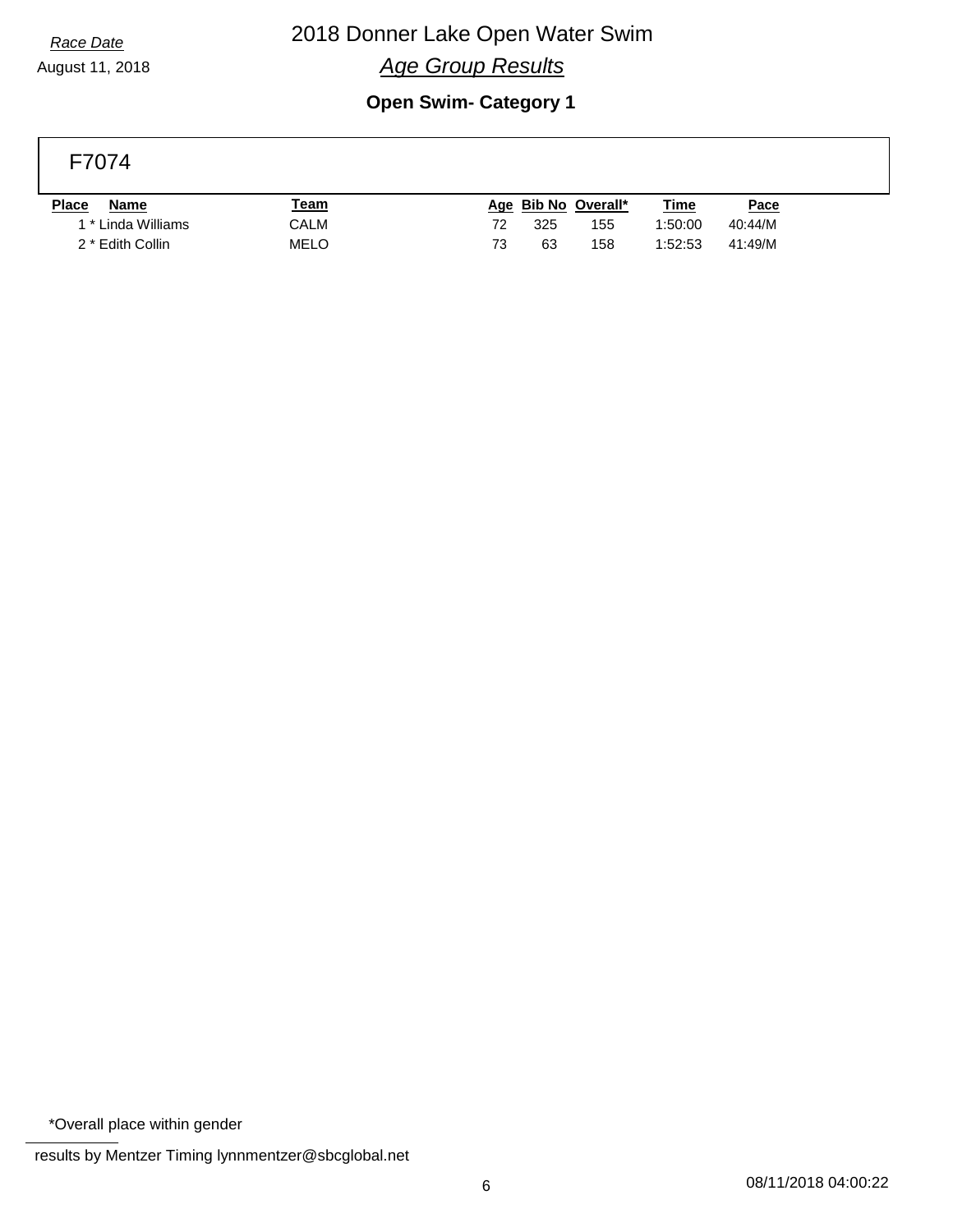## 2018 Donner Lake Open Water Swim *Age Group Results*

August 11, 2018

## **Open Swim- Category 1**

M1824

| Place<br>Name      | <u> Team</u> | <u>Time</u><br>Age Bib No Overall*<br><u>Pace</u> |
|--------------------|--------------|---------------------------------------------------|
| 1 * Joby Bernstein | TOC          | 22:56/M<br>23<br>20<br>1:01:54                    |
| 2 * Erik Lundeen   | SRVM         | 32:01/M<br>22<br>186<br>1:26:26<br>82             |
|                    |              |                                                   |

## M2529

| <b>Place</b>   | <b>Name</b>          | Team        |    |     | Age Bib No Overall* | <b>Time</b> | <b>Pace</b> |
|----------------|----------------------|-------------|----|-----|---------------------|-------------|-------------|
|                | Andrew Cosgarea      | TOC.        | 26 | 69  | 2                   | 55:34       | 20:35/M     |
| $\overline{2}$ | Marc Blumberg        | <b>DAM</b>  | 25 | 27  | 3                   | 58:18       | 21:36/M     |
| 3              | Mazen Aziz           | <b>TOC</b>  | 28 | 10  | 4                   | 1:01:01     | 22:36/M     |
| 4              | Patrick Li           | BC.         | 27 | 174 | 7                   | 1:02:18     | 23:04/M     |
| 5              | Jonathan Leopold     | <b>TOC</b>  | 28 | 171 | 12                  | 1:02:35     | 23:11/M     |
| 6              | Christopher Ferguson | <b>TOC</b>  | 28 | 86  | 19                  | 1:04:37     | 23:56/M     |
| 7              | John Piirainen       | <b>TOC</b>  | 29 | 242 | 20                  | 1:05:16     | 24:10/M     |
| 8              | James Lamb           | CRUZ        | 25 | 160 | 28                  | 1:07:51     | 25:08/M     |
| 9              | Kyle Anderson        | <b>UC38</b> | 29 | 4   | 34                  | 1:09:12     | 25:38/M     |
| 10             | Paul Barta           | <b>RPM</b>  | 26 | 12  | 42                  | 1:11:07     | 26:20/M     |
| 11             | Sam Gaeta            | <b>SNM</b>  | 27 | 94  | 83                  | 1:27:38     | 32:27/M     |

## M3034

| <b>Place</b> | <b>Name</b>            | Team        |    |     | Age Bib No Overall* | Time    | Pace    |
|--------------|------------------------|-------------|----|-----|---------------------|---------|---------|
|              | 1 * Chad La Tourette   | TOC         | 30 | 158 |                     | 53:58   | 19:59/M |
|              | 2 * Blake Wheale       | TOC         | 32 | 319 | 10                  | 1:02:26 | 23:07/M |
|              | 3 * Christopher Whaley | <b>ECAM</b> | 33 | 318 | 15                  | 1:03:12 | 23:24/M |
| 4            | <b>Grayson Tynes</b>   | DAM         | 33 | 308 | 87                  | 1:29:13 | 33:03/M |
| 5            | Dalton Weese           | UC37        | 31 | 316 | 109                 | 1:44:20 | 38:39/M |
|              |                        |             |    |     |                     |         |         |

## M3539

| Place | <b>Name</b>             | Team        |    |     | Age Bib No Overall* | <b>Time</b> | Pace    |  |
|-------|-------------------------|-------------|----|-----|---------------------|-------------|---------|--|
|       | 1 * Quinn Fitzgerald    | <b>TOC</b>  | 35 | 89  | 16                  | 1:03:16     | 23:26/M |  |
|       | 2 * Andrew Valko        | <b>UC38</b> | 35 | 310 | 17                  | 1:03:40     | 23:35/M |  |
|       | 3 * Craig Gawlick       | <b>UC38</b> | 37 | 97  | 23                  | 1:07:12     | 24:53/M |  |
| 4     | Dan McKenna             | <b>UC38</b> | 37 | 200 | 25                  | 1:07:14     | 24:54/M |  |
| 5     | Fabio Ciulla            | <b>UCSF</b> | 35 | 59  | 32                  | 1:08:55     | 25:31/M |  |
| 6     | Brian King              | <b>SAC</b>  | 36 | 151 | 33                  | 1:08:55     | 25:31/M |  |
| 7     | Jamie Treacy            | TEME        | 38 | 303 | 35                  | 1:09:24     | 25:42/M |  |
| 8     | Austin Lau              | <b>UCSF</b> | 35 | 163 | 37                  | 1:10:01     | 25:56/M |  |
| 9     | <b>Edward Fernandez</b> | UC38        | 37 | 87  | 41                  | 1:10:59     | 26:17/M |  |

\*Overall place within gender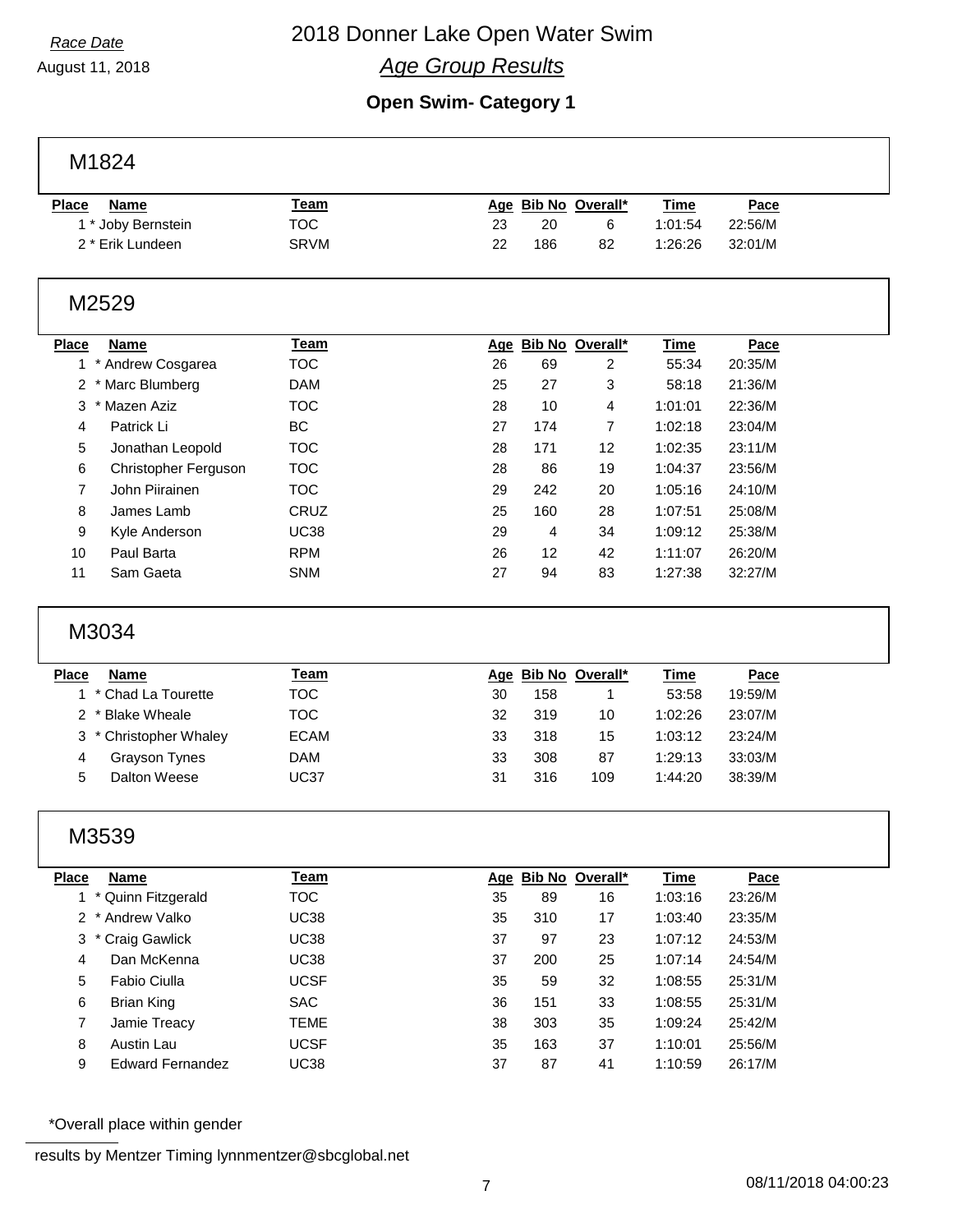## 2018 Donner Lake Open Water Swim *Age Group Results*

August 11, 2018

## **Open Swim- Category 1**

M3539

| <b>Place</b> | <b>Name</b>   | <u>Team</u> |    |     | Age Bib No Overall* | Time    | <u>Pace</u> |
|--------------|---------------|-------------|----|-----|---------------------|---------|-------------|
| 10           | Matt Lancara  | UC38        | 38 | 161 | 52                  | 1:14:05 | 27:26/M     |
|              | Anthony Benna | UC55        | 38 |     | 114                 | 1:50:00 | 40:44/M     |

### M4044

| <b>Place</b> | <b>Name</b>            | Team       | Aqe |     | Bib No Overall* | Time    | Pace    |
|--------------|------------------------|------------|-----|-----|-----------------|---------|---------|
|              | * Jonathan Flakoll     | <b>WCM</b> | 44  | 91  | 24              | 1:07:12 | 24:53/M |
|              | 2 * Brian Bolz         | <b>DAM</b> | 41  | 28  | 27              | 1:07:41 | 25:04/M |
|              | 3 * Daniel Besocke     | CRUZ       | 43  | 21  | 30              | 1:08:45 | 25:28/M |
| 4            | <b>Patrick Leverty</b> | <b>SNM</b> | 41  | 172 | 39              | 1:10:06 | 25:58/M |
| 5            | Matthew Johnson        | UC38       | 41  | 137 | 59              | 1:16:48 | 28:27/M |
| 6            | Michael Kellenback     | TEME       | 43  | 143 | 68              | 1:20:10 | 29:41/M |
|              | Corvin Bazgan          | ВC         | 44  | 338 | 108             | 1:42:46 | 38:04/M |
|              |                        |            |     |     |                 |         |         |

### M4549

| Place | <b>Name</b>          | Team        |    |     | Age Bib No Overall* | <b>Time</b> | Pace    |
|-------|----------------------|-------------|----|-----|---------------------|-------------|---------|
|       |                      |             |    |     |                     |             |         |
|       | 1 * Darrin Connolly  | <b>UCSF</b> | 47 | 65  | 49                  | 1:12:09     | 26:43/M |
|       | 2 * Don Low          | <b>NCA</b>  | 47 | 184 | 50                  | 1:12:30     | 26:51/M |
|       | 3 * Scott Troxel     | <b>UC38</b> | 49 | 405 | 71                  | 1:21:49     | 30:18/M |
| 4     | <b>Breck Overall</b> | <b>SNM</b>  | 47 | 229 | 74                  | 1:23:16     | 30:50/M |
| 5     | Jeffrey Brown        | <b>UC38</b> | 48 | 42  | 77                  | 1:23:54     | 31:04/M |
| 6     | <b>Victor Seeley</b> | <b>SFGG</b> | 45 | 269 | 79                  | 1:24:50     | 31:25/M |
| 7     | <b>Robert Burks</b>  | <b>SNM</b>  | 47 | 47  | 80                  | 1:24:54     | 31:27/M |
| 8     | Leo Benjamine        | <b>UC38</b> | 45 | 16  | 89                  | 1:30:32     | 33:32/M |
| 9     | Jason Lowry          | <b>UC38</b> | 48 | 185 | 90                  | 1:31:43     | 33:58/M |
| 10    | Jim Stickler         | <b>SRVM</b> | 47 | 285 | 95                  | 1:34:00     | 34:49/M |
| 11    | Robert Rachwald      | <b>TEME</b> | 48 | 249 | 97                  | 1:35:54     | 35:31/M |
| 12    | David Cohen          | <b>UC38</b> | 49 | 62  | 110                 | 1:44:23     | 38:40/M |

## M5054

| <b>Place</b> | <b>Name</b>     | <u> Feam</u> |    |     | Age Bib No Overall* | <b>Time</b> | <b>Pace</b> |
|--------------|-----------------|--------------|----|-----|---------------------|-------------|-------------|
|              | 1 * Chip Hobson | <b>SNM</b>   | 51 | 127 | 5                   | 1:01:23     | 22:44/M     |
|              | 2 * Todd Arris  | тос          | 53 | 6   | 8                   | 1:02:25     | 23:07/M     |
|              | 3 * Kurt Oeler  | TOC          | 52 | 222 | 9                   | 1:02:26     | 23:07/M     |
| 4            | Chris Bond      | <b>WCM</b>   | 51 | 29  | 11                  | 1:02:26     | 23:07/M     |
| 5            | Robert Frappia  | <b>NCA</b>   | 54 | 93  | 36                  | 1:09:52     | 25:53/M     |

\*Overall place within gender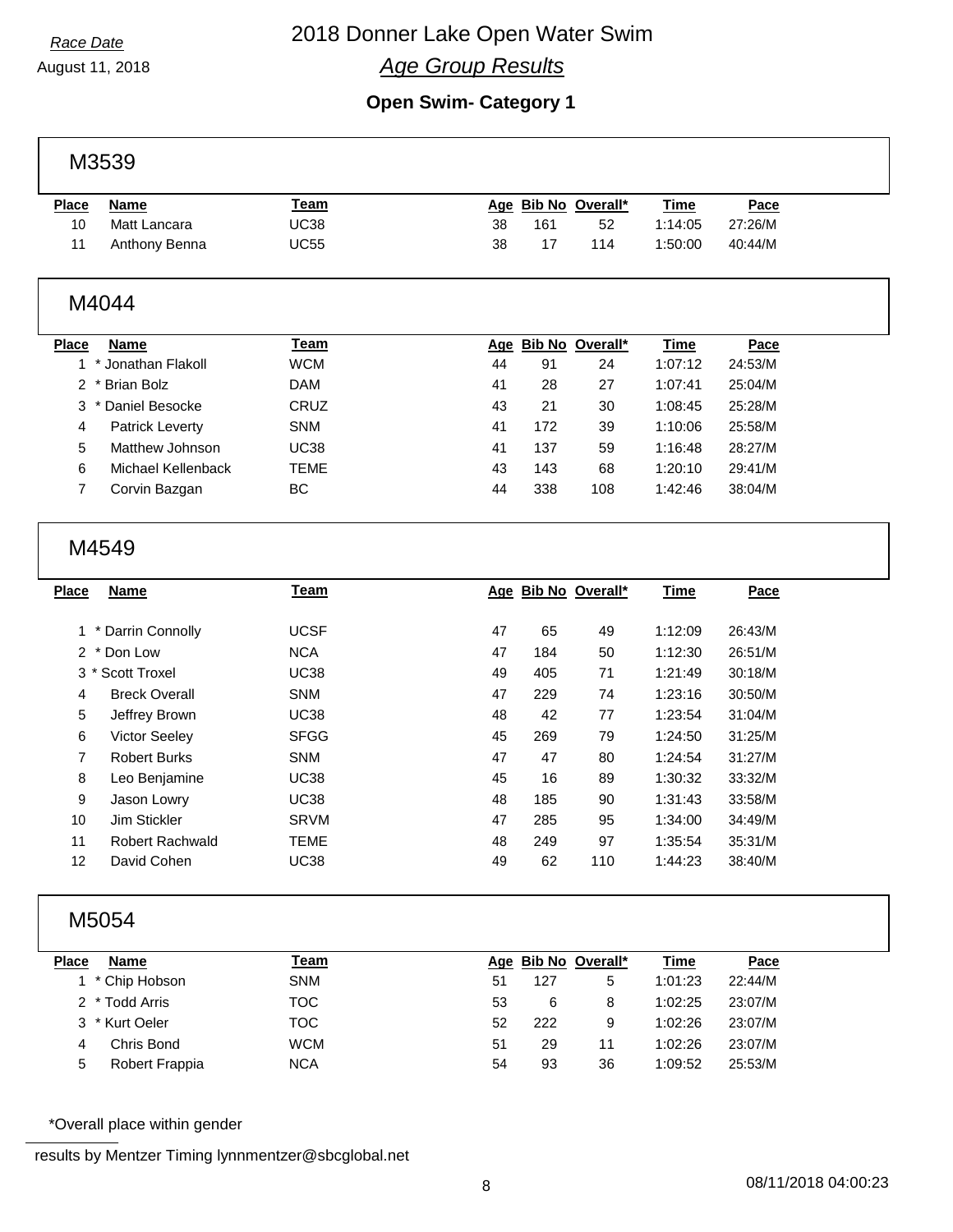## 2018 Donner Lake Open Water Swim *Age Group Results*

August 11, 2018

## **Open Swim- Category 1**

M5054

| Place | Name                    | Team        | Age | <u>Bib No</u> | Overall* | <u>Time</u> | Pace    |
|-------|-------------------------|-------------|-----|---------------|----------|-------------|---------|
| 6     | <b>Andrew Hitchings</b> | <b>SAC</b>  | 54  | 125           | 40       | 1:10:49     | 26:14/M |
| 7     | <b>Grady Howes</b>      | <b>BAC</b>  | 50  | 128           | 47       | 1:11:19     | 26:25/M |
| 8     | <b>Brandon Smith</b>    | <b>NBA</b>  | 51  | 276           | 54       | 1:15:43     | 28:03/M |
| 9     | Chris Barta             | TEME        | 52  | 11            | 65       | 1:19:00     | 29:16/M |
| 10    | Michael Andre           | <b>UC38</b> | 51  | 5             | 69       | 1:20:48     | 29:56/M |
| 11    | <b>Gus Atkins</b>       | <b>SDSM</b> | 52  | 336           | 72       | 1:22:38     | 30:36/M |
| 12    | Joe Davis               | ARM         | 54  | 77            | 75       | 1:23:21     | 30:52/M |
| 13    | <b>Jeff Mockus</b>      | <b>UC38</b> | 54  | 207           | 76       | 1:23:28     | 30:55/M |
| 14    | <b>Steve Atkins</b>     | <b>UC38</b> | 50  | 8             | 94       | 1:33:42     | 34:42/M |
| 15    | Kent Sasaki             | <b>WCM</b>  | 54  | 266           | 101      | 1:37:19     | 36:03/M |
| 16    | Patrick O malley daly   | <b>SERC</b> | 53  | 219           | 102      | 1:38:22     | 36:26/M |
| 17    | Lalit Shahani           | <b>MELO</b> | 54  | 272           | 105      | 1:41:03     | 37:26/M |
| 18    | <b>Todd Narter</b>      | TEME        | 54  | 215           | 112      | 1:46:21     | 39:23/M |
| 19    | Anthony Avila           | <b>UC38</b> | 53  | 9             | 116      | 2:01:27     | 44:59/M |
|       |                         |             |     |               |          |             |         |

### M5559

| Place          | Name                   | <b>Team</b> | Age |     | Bib No Overall* | Time    | Pace    |
|----------------|------------------------|-------------|-----|-----|-----------------|---------|---------|
| 1              | * John Sfingi          | <b>SAWS</b> | 55  | 271 | 18              | 1:03:49 | 23:38/M |
| 2              | David Spitzler         | <b>UCSF</b> | 55  | 281 | 21              | 1:06:38 | 24:41/M |
| 3              | David Mayer            | <b>BAM</b>  | 58  | 195 | 38              | 1:10:06 | 25:58/M |
| 4              | <b>Ed Henricks</b>     | <b>SNM</b>  | 56  | 120 | 43              | 1:11:13 | 26:23/M |
| 5              | Jon Boone              | <b>WCM</b>  | 55  | 31  | 44              | 1:11:13 | 26:23/M |
| 6              | <b>Richard Walter</b>  | <b>UC38</b> | 55  | 313 | 45              | 1:11:14 | 26:23/M |
| $\overline{7}$ | Allan Spehar           | <b>UC38</b> | 55  | 280 | 55              | 1:15:53 | 28:06/M |
| 8              | David Zuber            | <b>UC38</b> | 55  | 332 | 60              | 1:17:07 | 28:34/M |
| 9              | <b>Rick Vasquez</b>    | <b>NBA</b>  | 55  | 311 | 61              | 1:17:11 | 28:35/M |
| 10             | Barry Curran           | <b>SMST</b> | 57  | 76  | 62              | 1:18:15 | 28:59/M |
| 11             | Jim Hart               | <b>SNM</b>  | 58  | 117 | 66              | 1:19:33 | 29:28/M |
| 12             | Steven Toschi          | TVM         | 57  | 301 | 73              | 1:23:09 | 30:48/M |
| 13             | John Kieckhefer        | <b>UC38</b> | 57  | 150 | 78              | 1:24:50 | 31:25/M |
| 14             | <b>Richard Buc</b>     | <b>SRVM</b> | 57  | 44  | 91              | 1:32:23 | 34:13/M |
| 15             | John Ortman            | <b>UC38</b> | 58  | 228 | 93              | 1:33:39 | 34:41/M |
| 16             | <b>Robert Hennessy</b> | <b>LGM</b>  | 55  | 119 | 96              | 1:35:05 | 35:13/M |
| 17             | Tim Reese              | <b>SAC</b>  | 59  | 252 | 104             | 1:39:23 | 36:49/M |
| 18             | James Nagamine         | <b>UC38</b> | 57  | 214 | 106             | 1:41:11 | 37:29/M |
| 19             | Lester Crawford        | <b>UC38</b> | 59  | 73  | 111             | 1:45:17 | 39:00/M |

\*Overall place within gender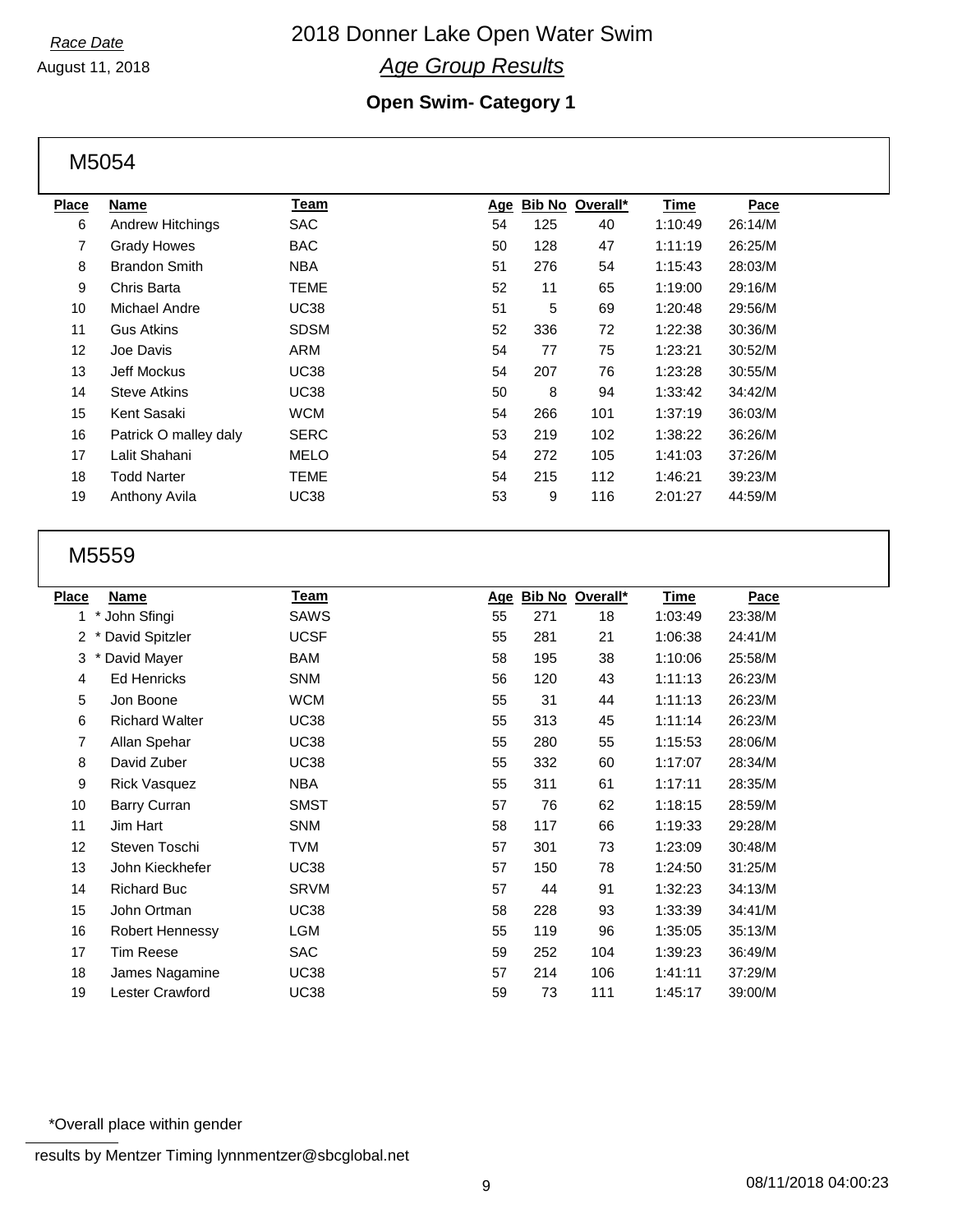## 2018 Donner Lake Open Water Swim *Age Group Results*

August 11, 2018

## **Open Swim- Category 1**

M6064

| <b>Place</b>   | <b>Name</b>      | Team        | Age | <u>Bib No</u> | Overall* | <b>Time</b> | Pace    |
|----------------|------------------|-------------|-----|---------------|----------|-------------|---------|
| 1              | Sandy Mac Donald | SMST        | 63  | 187           | 13       | 1:02:41     | 23:13/M |
| 2              | Peter Guadagni   | WCM         | 63  | 110           | 22       | 1:07:08     | 24:52/M |
| 3              | * Peter Oliver   | TCAM        | 60  | 224           | 29       | 1:08:22     | 25:19/M |
| 4              | John Jeha        | <b>SRVM</b> | 60  | 135           | 31       | 1:08:53     | 25:31/M |
| 5              | David Carter     | SERC        | 64  | 54            | 51       | 1:13:06     | 27:04/M |
| 6              | David Stewart    | VACA        | 60  | 284           | 57       | 1:16:35     | 28:22/M |
| $\overline{7}$ | Jeffrey Citron   | <b>UC38</b> | 63  | 58            | 58       | 1:16:46     | 28:26/M |
| 8              | Greg De Young    | <b>NSMS</b> | 61  | 79            | 63       | 1:18:39     | 29:08/M |
| 9              | Scott Adams      | CALM        | 61  | 1             | 67       | 1:19:51     | 29:34/M |
| 10             | Joseph Davis     | MELO        | 60  | 78            | 81       | 1:26:02     | 31:52/M |
| 11             | David Crankshaw  | MELO        | 63  | 72            | 92       | 1:33:22     | 34:35/M |
| 12             | Steve Baum       | <b>TEME</b> | 64  | 13            | 99       | 1:36:05     | 35:35/M |
| 13             | Tom Linthicum    | <b>SERC</b> | 60  | 179           | 107      | 1:42:25     | 37:56/M |
| 14             | Donald Buchheit  | <b>CMA</b>  | 60  | 46            | 113      | 1:47:12     | 39:42/M |
| 15             | Michael Conroy   | <b>NVM</b>  | 62  | 66            | 115      | 1:51:50     | 41:25/M |
|                |                  |             |     |               |          |             |         |

## M6569

| Name           | Team                                             |    |     |     | Time                | Pace    |  |
|----------------|--------------------------------------------------|----|-----|-----|---------------------|---------|--|
|                | тос                                              | 65 | 198 | 14  | 1:02:44             | 23:14/M |  |
|                | <b>SAC</b>                                       | 68 | 410 | 53  | 1:14:47             | 27:42/M |  |
| Bob Upshaw     | <b>WCM</b>                                       | 69 | 309 | 56  | 1:16:16             | 28:15/M |  |
| Dan Winterrowd | <b>SMST</b>                                      | 68 | 328 | 64  | 1:18:41             | 29:09/M |  |
| Lawrence Reed  | <b>PVMA</b>                                      | 65 | 251 | 70  | 1:21:15             | 30:06/M |  |
| Dan Nadaner    | <b>SERC</b>                                      | 69 | 213 | 84  | 1:28:41             | 32:51/M |  |
| Paul Stock     | <b>EDHS</b>                                      | 65 | 288 | 88  | 1:29:14             | 33:03/M |  |
| Scot Kendall   | CRUZ                                             | 68 | 147 | 98  | 1:35:55             | 35:31/M |  |
| John Lennox    | <b>OAK</b>                                       | 69 | 170 | 100 | 1:36:10             | 35:37/M |  |
| Greg Jacobus   | TCAM                                             | 67 | 131 | 103 | 1:38:57             | 36:39/M |  |
|                | Place<br>1 * Mike McCaffery<br>2 * John Schwaner |    |     |     | Age Bib No Overall* |         |  |

## M7074

| <b>Place</b> | <b>Name</b>        | <u> Team</u> |    | Age Bib No Overall* |    | Time    | Pace    |
|--------------|--------------------|--------------|----|---------------------|----|---------|---------|
|              | 1 * Edward Rudloff | TOC.         |    | 262                 | 46 | 1:11:15 | 26:23/M |
|              | 2 * Joel Wilson    | CRUZ         | 70 | 327                 | 48 | 1.11.42 | 26:33/M |
|              | 3 * Thomas Knopf   | тос          |    | 154                 | 85 | 1.28.45 | 32:52/M |

### \*Overall place within gender